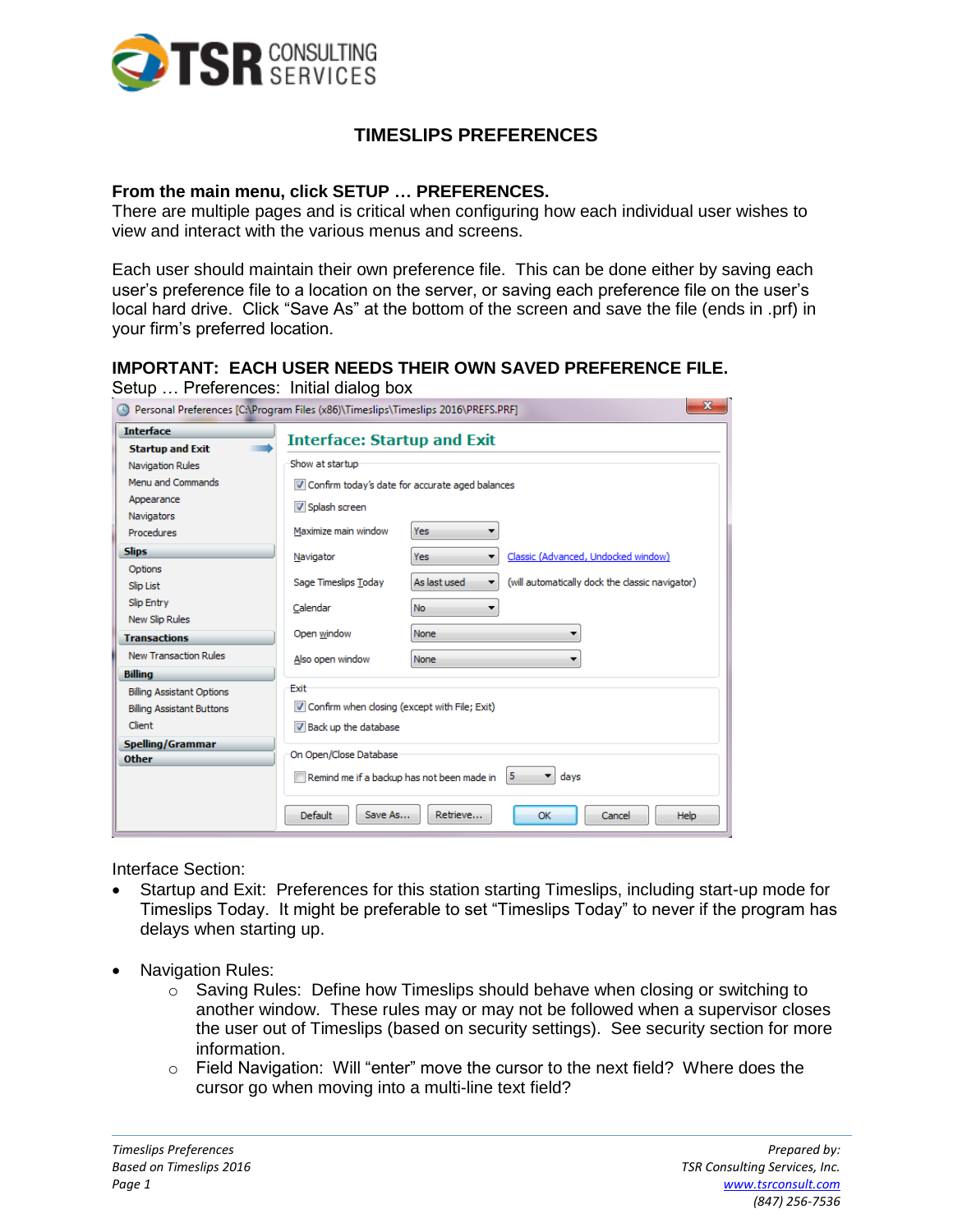

Recommended settings:

| <b>Interface: Navigation Rules</b>                                                                                                                                                        |  |  |
|-------------------------------------------------------------------------------------------------------------------------------------------------------------------------------------------|--|--|
| Saving Rules <sup>.</sup><br>Set up rules on how Sage Timeslips should behave when leaving a record that is currently being<br>edited.<br>Prompt to save when closing a data entry window |  |  |
| ↵<br>Prompt to save when moving between records on a data entry window<br>Sav <mark>e when closing or switching Repor</mark> ts  <br>No<br>Prompt to update rates when saving new rates   |  |  |
| <b>Field Navigation</b>                                                                                                                                                                   |  |  |
| Set up rules on how Sage Timeslips should behave when moving through fields.                                                                                                              |  |  |
| Use the Enter key to move between fields on entry dialog boxes<br>On multi-line text fields, use Ctrl-Enter for a new line                                                                |  |  |
| When moving into a multi-line text field let Sage Timeslips select the best option                                                                                                        |  |  |

- Menu and Commands: Recommend that all menu commands show "List"
- Appearance: This screen is used to reset all messages to show, to set all messages to NOT show, or to "restore all dialog boxes to their defaults".

HINT: THE RESTORE ALL DIALOG BOXES IS A VERY USEFUL COMMAND IF WINDOWS OR TOOLBARS DISAPPEAR

- Navigators: Choose your preferred navigator type and specific template; It is recommended that you check the box "Use Navigators Locally"; Specify whether or not you wish to see "Hints" from Billing Assistant
- Procedures: This dialog box is used if a firm implements custom navigators. Custom automated procedures would need to be written to accommodate the customized navigator.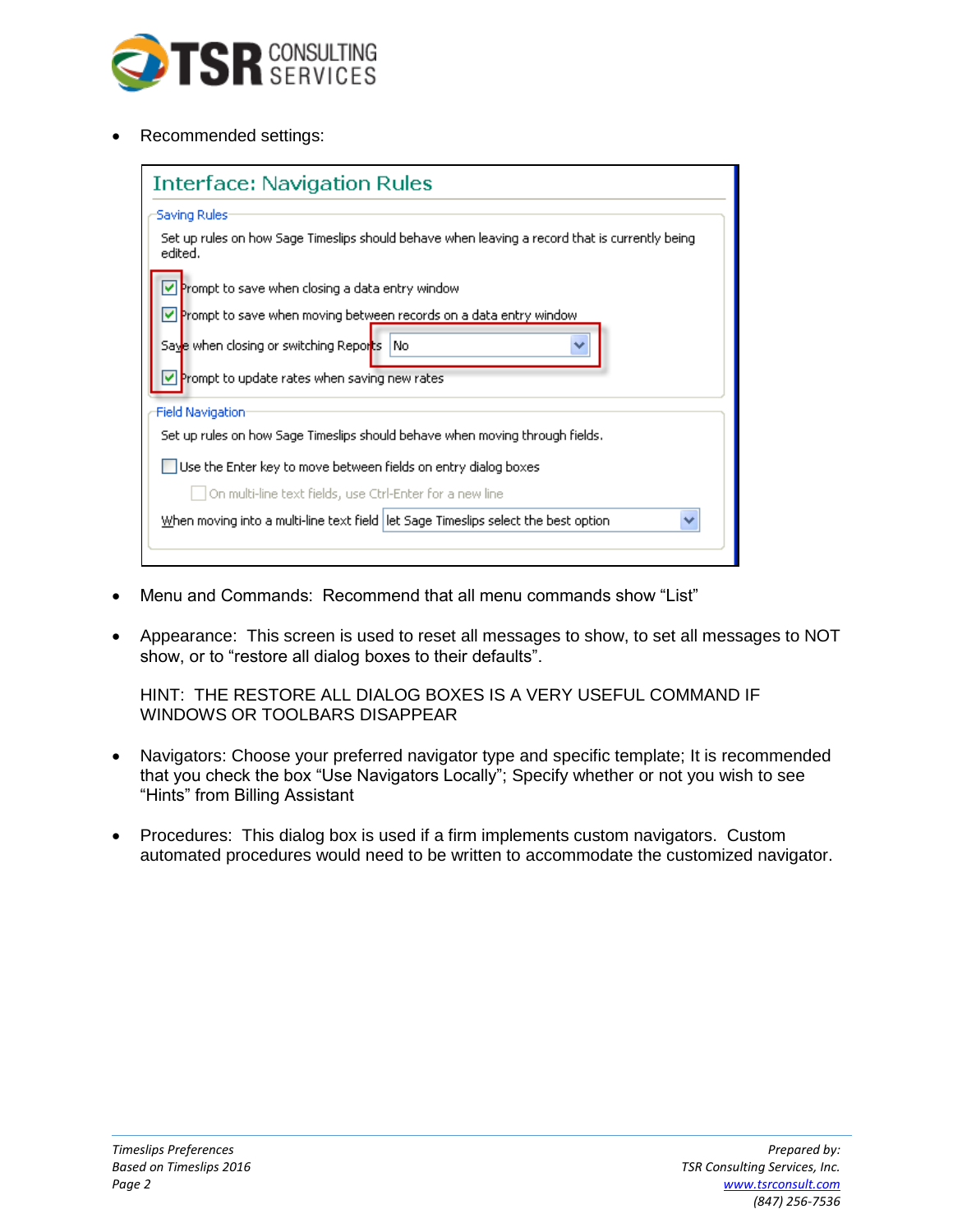

Slips Section:

 Options allows you to show both nicknames, run multiple timers simultaneously and specify how many modified slips can be tracked. This section also enables users to show time in decimal format or hours:minutes format. It is recommended that the "Paste descriptions as plain text" box be checked.

| <b>Interface</b>                 | <b>Slips: Options</b>                                                                                                                                                                                                                                                        |  |  |
|----------------------------------|------------------------------------------------------------------------------------------------------------------------------------------------------------------------------------------------------------------------------------------------------------------------------|--|--|
| Startup and Exit                 |                                                                                                                                                                                                                                                                              |  |  |
| <b>Navigation Rules</b>          | Slip Options                                                                                                                                                                                                                                                                 |  |  |
| Menu and Commands                | Minimize command on the main Sage Timeslips window switches to Mini Slip View<br>Switches to the Mini Slip View of the Slip Entry dialog box when you click the minimize button in<br>the top right corner. Otherwise, the minimize button would simply minimize the window. |  |  |
| Appearance                       |                                                                                                                                                                                                                                                                              |  |  |
| Navigators                       |                                                                                                                                                                                                                                                                              |  |  |
| Procedures                       | V Show both nicknames simultaneously<br>Shows the primary and secondary nicknames for Timekeepers, Tasks, Expenses, and Clients.                                                                                                                                             |  |  |
| <b>Slips</b>                     |                                                                                                                                                                                                                                                                              |  |  |
| <b>Options</b>                   | V Show time in slips as decimal                                                                                                                                                                                                                                              |  |  |
| <b>Slip List</b>                 | Shows Time spent, Time estimated, and Do Not Bill time in HH.DD format instead of HH:MM:SS                                                                                                                                                                                   |  |  |
| Slip Entry                       | format in Slip Entry and Slip List.                                                                                                                                                                                                                                          |  |  |
| New Slip Rules                   | V Paste descriptions as plain text                                                                                                                                                                                                                                           |  |  |
| <b>Transactions</b>              | Permit multiple timers simultaneously running on this station<br>No.                                                                                                                                                                                                         |  |  |
| <b>New Transaction Rules</b>     |                                                                                                                                                                                                                                                                              |  |  |
| <b>Billing</b>                   | Slip Tracking                                                                                                                                                                                                                                                                |  |  |
| <b>Billing Assistant Options</b> | Number of recently modified slips tracked<br>100                                                                                                                                                                                                                             |  |  |
| <b>Billing Assistant Buttons</b> | Number of recently timed slips tracked<br>8                                                                                                                                                                                                                                  |  |  |
| Client                           |                                                                                                                                                                                                                                                                              |  |  |
| <b>Spelling/Grammar</b>          |                                                                                                                                                                                                                                                                              |  |  |
| <b>Other</b>                     |                                                                                                                                                                                                                                                                              |  |  |
|                                  |                                                                                                                                                                                                                                                                              |  |  |
|                                  |                                                                                                                                                                                                                                                                              |  |  |
|                                  | Save Ad<br><b>Default</b><br>Retrieve<br>OK<br><b>Help</b><br>Cancel                                                                                                                                                                                                         |  |  |
|                                  |                                                                                                                                                                                                                                                                              |  |  |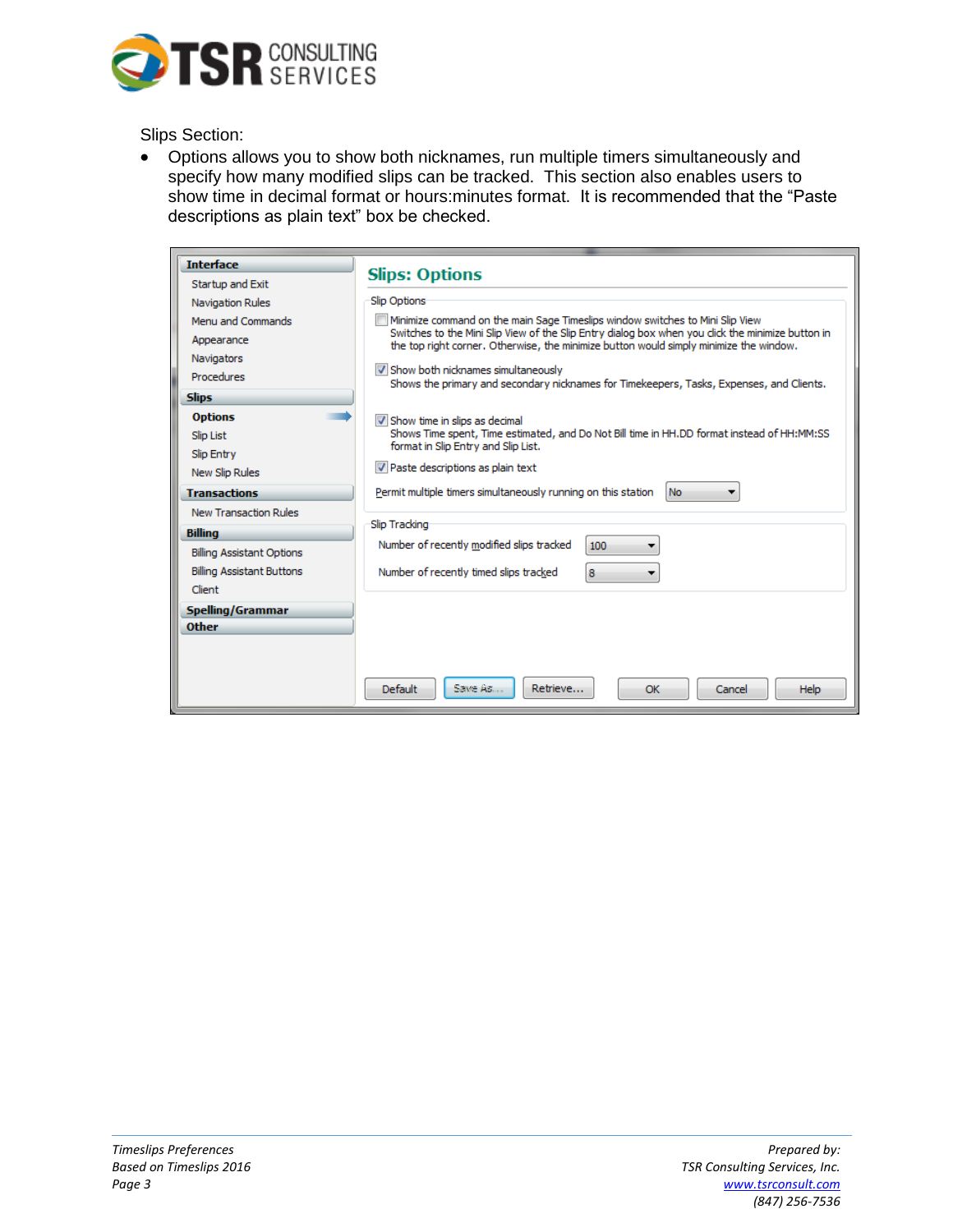

• Slip List: Specify which slips should appear when opening the slip list; Whether to show hidden slips as "Hidden" or to hide them (slips hidden due to security), and whether or not to automatically update the slips list when generating bills or editing slips (can be time consuming).

| <b>Interface</b>                 |                                                                                                              |  |
|----------------------------------|--------------------------------------------------------------------------------------------------------------|--|
| Startup and Exit                 | <b>Slips: Slip List</b>                                                                                      |  |
| <b>Navigation Rules</b>          |                                                                                                              |  |
| Menu and Commands                | When opening the slip list                                                                                   |  |
| Appearance                       | Select the first slip in the list                                                                            |  |
| Navigators                       | Select the last slip in the list                                                                             |  |
| Procedures                       | Remember the last selected slip                                                                              |  |
| <b>Slips</b>                     | V Remember the selected tab                                                                                  |  |
| Options                          |                                                                                                              |  |
| <b>Slip List</b>                 | If security is set that does not allow you to view slips of other timekeepers then                           |  |
| Slip Entry                       |                                                                                                              |  |
| New Slip Rules                   | Show "Hidden due to security label" for each slip that you cannot see<br>Hide any slips that you cannot view |  |
| <b>Transactions</b>              |                                                                                                              |  |
| <b>New Transaction Rules</b>     |                                                                                                              |  |
| <b>Billing</b>                   | Automatically update the slip list when generating bills or editing slips.                                   |  |
| <b>Billing Assistant Options</b> |                                                                                                              |  |
| <b>Billing Assistant Buttons</b> |                                                                                                              |  |
| Client                           |                                                                                                              |  |
| Spelling/Grammar                 |                                                                                                              |  |
| <b>Other</b>                     |                                                                                                              |  |
|                                  |                                                                                                              |  |

• Slip Entry: Specify if the order of fields should be Client/Task or Task/Client. Specify the field order when "tabbing" through a slip's fields. Move fields up and down based on your firm's needs, and where the toolbar is docked.

| <b>Slips: Slip Entry</b>                                                                                                                                                                                                                                          |             |                |             |             |
|-------------------------------------------------------------------------------------------------------------------------------------------------------------------------------------------------------------------------------------------------------------------|-------------|----------------|-------------|-------------|
| Customize                                                                                                                                                                                                                                                         |             |                |             |             |
| Field order in Slip Entry                                                                                                                                                                                                                                         | Client/Task |                |             |             |
|                                                                                                                                                                                                                                                                   |             |                |             |             |
| Dock toolbar to the                                                                                                                                                                                                                                               | Right       |                |             |             |
| <b>Tab Order</b>                                                                                                                                                                                                                                                  |             |                |             |             |
| The following list show the fields available in the Slip Entry dialog box. The order of this list<br>determines the tab order of the fields. When setting up Hot Keys, you can use special keys such<br>as Ctrl, Shift, or Alt, by typing in the name of the key. |             |                |             |             |
| Field Name                                                                                                                                                                                                                                                        |             | <b>Hot Key</b> | <b>Jump</b> | Move To Top |
| Slip Type                                                                                                                                                                                                                                                         |             |                | ▴           | Move Up     |
| Timekeeper                                                                                                                                                                                                                                                        |             |                |             |             |
| Client                                                                                                                                                                                                                                                            |             |                |             | Move Down   |
| <b>Activity</b>                                                                                                                                                                                                                                                   |             |                |             | Move To End |
| Reference                                                                                                                                                                                                                                                         |             |                |             |             |
| Custom                                                                                                                                                                                                                                                            |             |                |             |             |
| Description                                                                                                                                                                                                                                                       |             |                |             |             |
| <b>Start Date</b>                                                                                                                                                                                                                                                 |             |                |             |             |
| <b>End Date</b>                                                                                                                                                                                                                                                   |             |                |             |             |
| <b>Time Spent</b>                                                                                                                                                                                                                                                 |             |                |             |             |
| <b>Timer Switch</b>                                                                                                                                                                                                                                               |             |                |             |             |
| Ouantity                                                                                                                                                                                                                                                          |             |                |             |             |
| Price Level                                                                                                                                                                                                                                                       |             |                |             |             |
| Price                                                                                                                                                                                                                                                             |             |                |             | Reset       |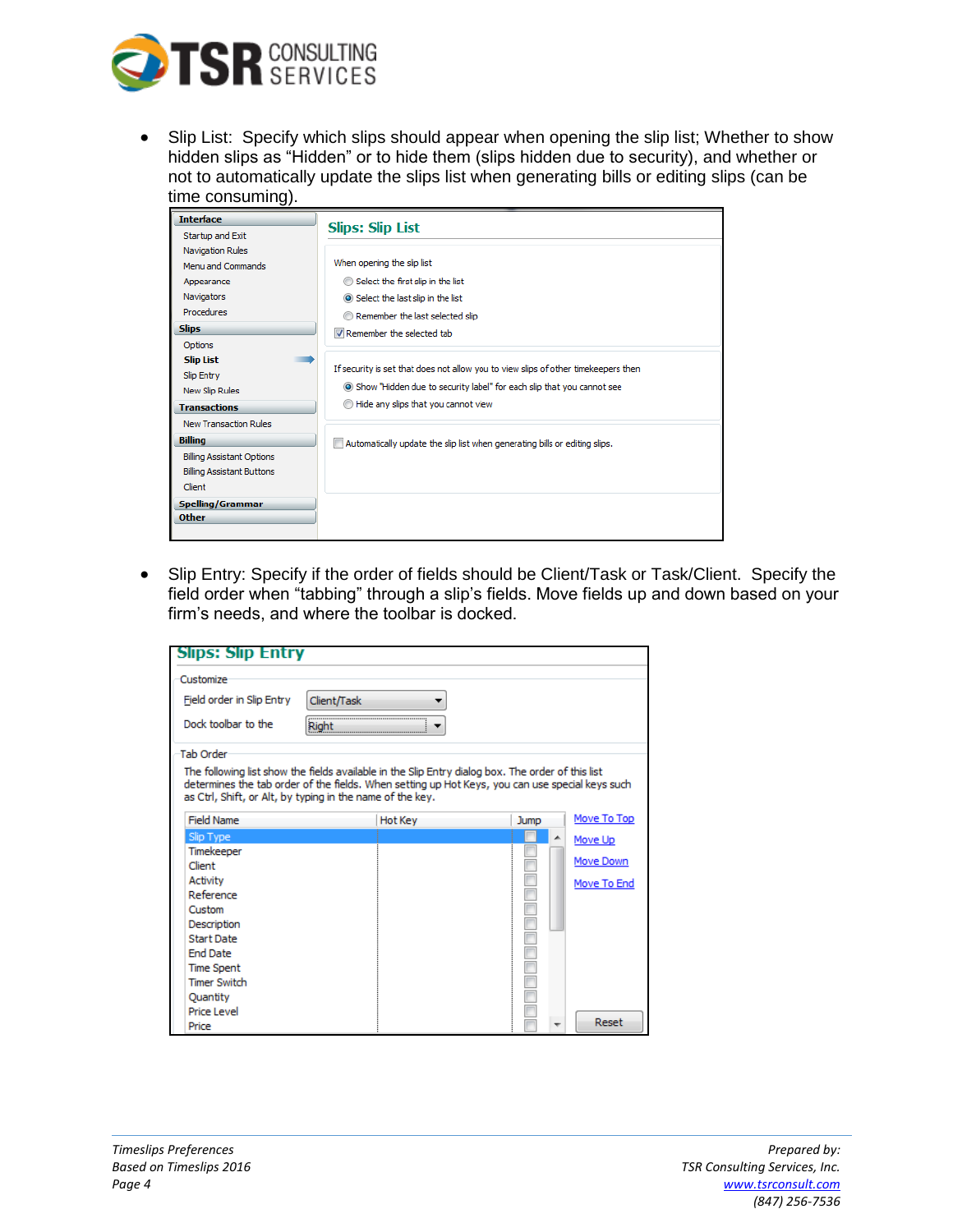

• New Slip Rules:

Indicate whether a new slip should use the logged in timekeeper, copy the timekeeper from the prior slip or choose from the open list.

Choose which fields get copied from the prior slip and whether a timer is started for each new slip. Regarding the "Copy Slip Fields" options, copy dates will copy the dates from the prior slip and will not pick up "today".

**NOTE: If "copy dates" is checked, slips will default to the last date used and will not default to current date when entering new time.**

| <b>Slips: New Slip Rules</b>                                                                                                                                   |                                                       |  |  |
|----------------------------------------------------------------------------------------------------------------------------------------------------------------|-------------------------------------------------------|--|--|
| Default Values                                                                                                                                                 |                                                       |  |  |
|                                                                                                                                                                | Create new slips for the logged in Timekeeper         |  |  |
|                                                                                                                                                                | V Pull data from open dialogs when creating new slips |  |  |
|                                                                                                                                                                |                                                       |  |  |
| Copy Slip Fields                                                                                                                                               |                                                       |  |  |
| The options below can speed up the slip entry process by copying certain fields from the<br>previous slip. Mark the fields that you want to copy to new slips. |                                                       |  |  |
| <b>√</b> Timekeeper                                                                                                                                            | $\triangledown$ Type of Slip                          |  |  |
| Client                                                                                                                                                         | Task                                                  |  |  |
| Reference                                                                                                                                                      | Expense                                               |  |  |
| Dates                                                                                                                                                          | Extra                                                 |  |  |
| Slip Timer                                                                                                                                                     |                                                       |  |  |
| Start timer when creating a new time slip                                                                                                                      |                                                       |  |  |

Transactions Section:

• New Transaction Rules: Settings shows the system default for a new transaction (what to copy from the prior transaction) and default payment type (most common option is "check").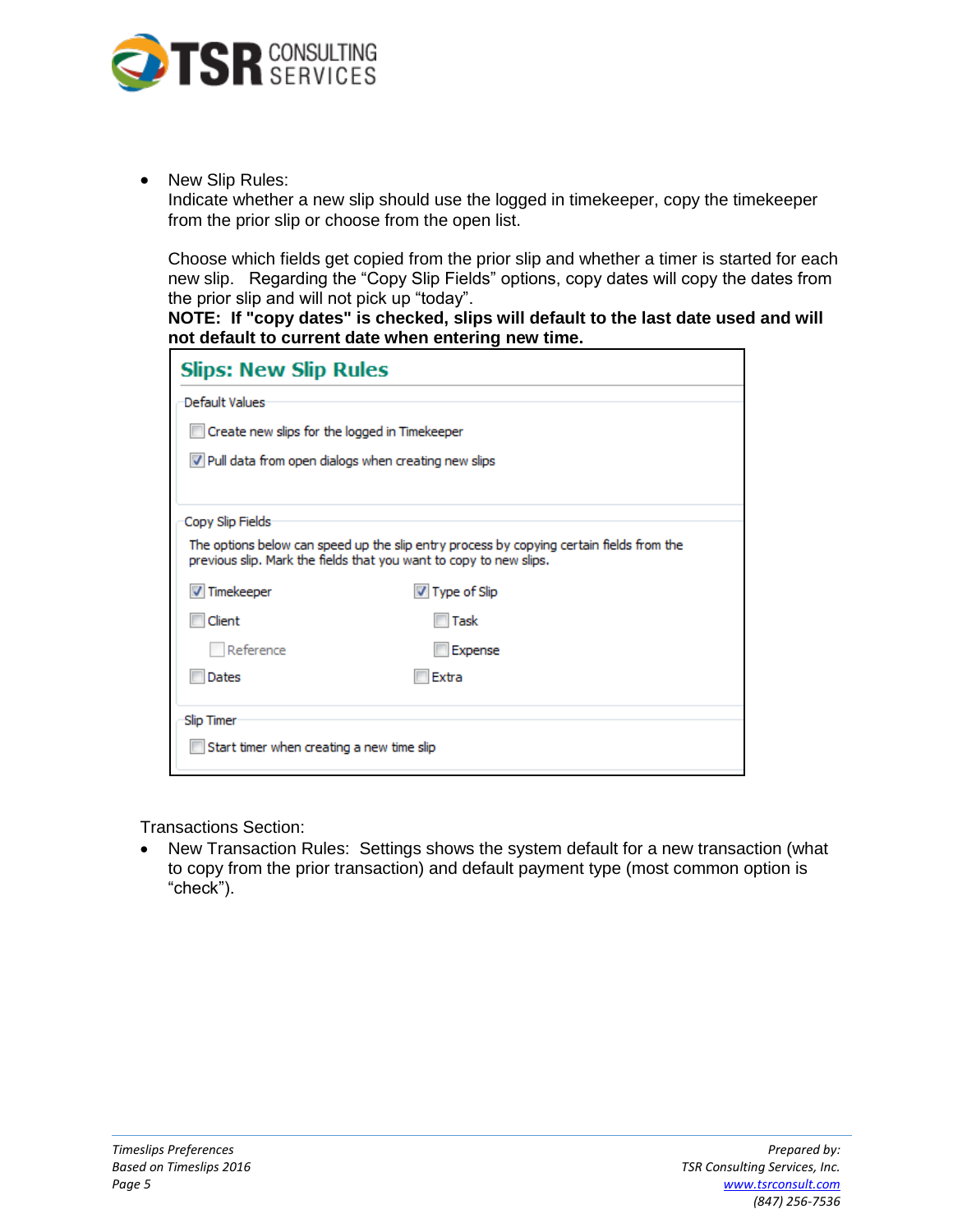

Billing Section:

 Billing Assistant Options: Recommend that you set this to "Single client at a time" Personal Preferences [C:\Program Files (x86)\Timeslips\Timeslips 2016\PREFS.PRF]  $-x-$ 

| <b>Interface</b>                 |                                                                                                    |  |  |
|----------------------------------|----------------------------------------------------------------------------------------------------|--|--|
| Startup and Exit                 | <b>Billing: Billing Assistant Options</b>                                                          |  |  |
| <b>Navigation Rules</b>          | Specifies the default view of Billing Assistant.                                                   |  |  |
| Menu and Commands                |                                                                                                    |  |  |
| Appearance                       | List of ready-to-bill clients                                                                      |  |  |
| Navigators                       | The list view allows you to see a snapshot of all your dients that are ready to bill according to  |  |  |
| Procedures                       | a rule you define. The rule you select will determine which clients are shown in the               |  |  |
| <b>Slips</b>                     | Ready-to-Bill list.                                                                                |  |  |
| Options                          | Single client at a time                                                                            |  |  |
| <b>Slip List</b>                 | The single client view allows you to view an overview of billing information one client at a time. |  |  |
| Slip Entry                       |                                                                                                    |  |  |
| New Slip Rules                   |                                                                                                    |  |  |
| <b>Transactions</b>              | As last used<br>Sage Timeslips remembers how you last viewed Billing Assistant.                    |  |  |
| New Transaction Rules            |                                                                                                    |  |  |
| <b>Billing</b>                   |                                                                                                    |  |  |
| <b>Billing Assistant Options</b> |                                                                                                    |  |  |
| <b>Billing Assistant Buttons</b> |                                                                                                    |  |  |
| Client                           |                                                                                                    |  |  |
| <b>Spelling/Grammar</b>          |                                                                                                    |  |  |
| <b>Other</b>                     |                                                                                                    |  |  |
|                                  |                                                                                                    |  |  |
|                                  |                                                                                                    |  |  |
|                                  | Retrieve<br><b>Default</b><br>Save As<br>OK<br><b>Help</b><br>Cancel                               |  |  |

- Billing Assistant Buttons: Define which buttons activate which procedure
- Client: This screen allows a user to see whether or not the client has a full bill hold on his account from the main client list

Spelling/Grammar Section:

 General: How do you want the system to notify you of errors? Do you want to check as you go, or run an overall spell check prior to generating bills.

 Spelling Dictionaries: There are options of up to 6 dictionaries that can be selected from for spell check, including a technical dictionary; View and edit your own personal dictionary from this window also.

- Spelling Options: Define specifics for spell check
- Grammar Options: Define settings and writing style for grammar checking
- Performance: What is preferred for spell check: Speed or accuracy?

Other Section:

- Calendar Settings: Define default view and interval to check for reminders
- Alerts: Specifies whether to hide or show alerts and how the alert will appear.
- Database paths:
	- Database Location Specifies the default Timeslips database folders.
	- Backup and Restore Specifies the default folder where Timeslips saves database backups